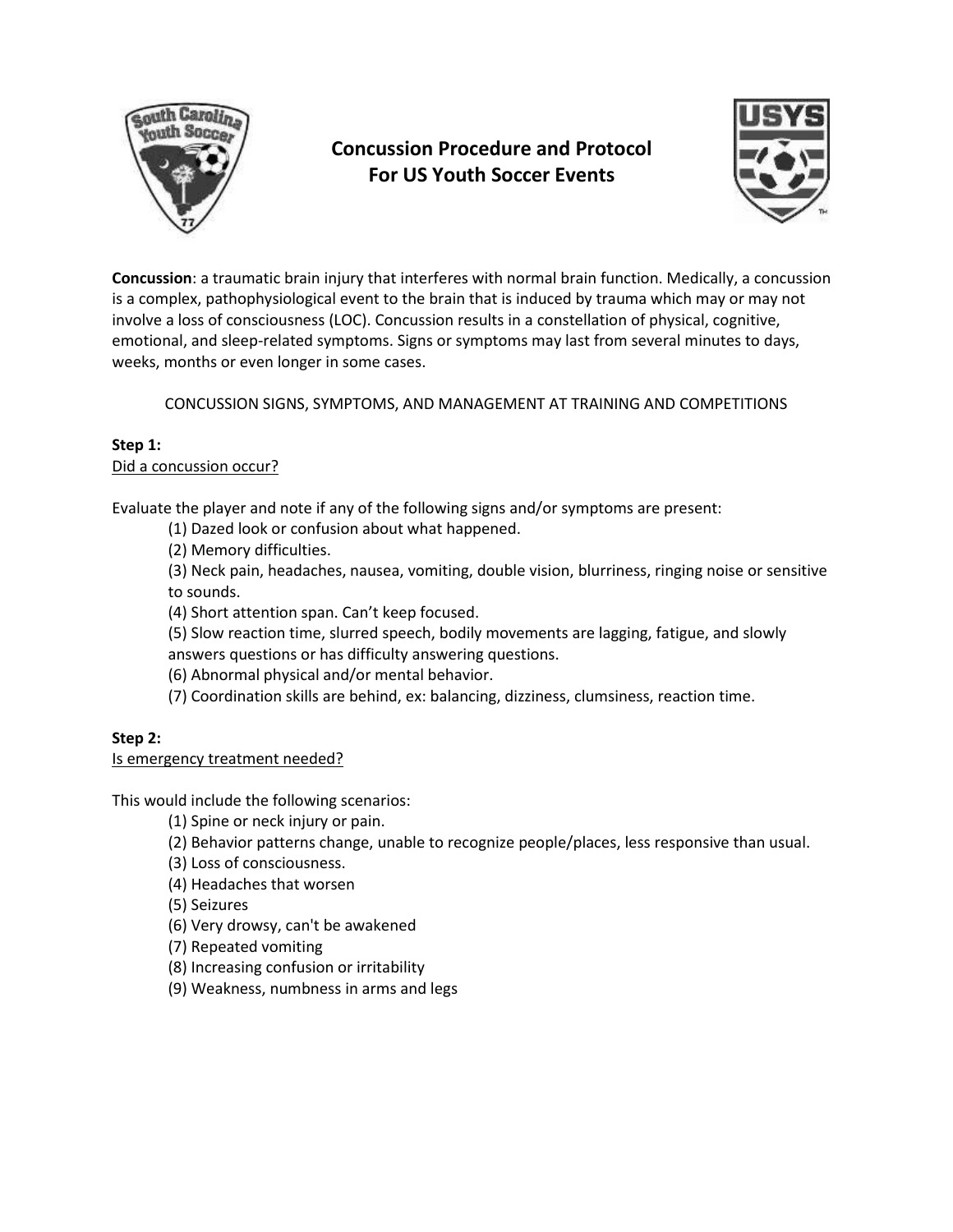## **Step 3:**

If a possible concussion occurred, but no emergency treatment is needed, what should be done now?

Focus on these areas every 5-10 min for the next 1 - 2 hours, without returning to any activities:

(1) Balance, movement.

(2) Speech.

- (3) Memory, instructions, and responses.
- (4) Attention on topics, details, confusion, ability to concentrate.

(5) State of consciousness

(6) Mood, behavior, and personality

(7) Headache or "pressure" in head

(8) Nausea or vomiting

(9) Sensitivity to light and noise

Players shall not re-enter competition, training, or partake in any activities for at least 24 hours. Even if there are no signs or symptoms after 15-20 min, activity should not be taken by the player.

## **Step 4:**

A player diagnosed with a possible concussion may return to US Youth Soccer play only after release from a medical doctor or doctor of osteopathy specializing in concussion treatment and management.

## **Step 5:**

If there is a possibility of a concussion, do the following:

(1) The attached Concussion Notification Form is to be filled out in duplicate and signed by a team official of the player's team.

(2) If the player is able to do so, have the player sign and date the Form. If the player is not able to sign, note on the player's signature line "unavailable".

(3) If a parent/legal guardian of the player is present, have the parent/legal guardian sign and date the Form, and give the parent/legal guardian one of the copies of the completed Form. If the parent/legal guardian is not present, then the team official is responsible for notifying the parent/legal guardian ASAP by phone or email and then submitting the Form to the parent/legal guardian by email or mail. When the parent/legal guardian is not present, the team official must make a record of how and when the parent/legal guardian was notified. The notification will include a request for the parent/legal guardian to provide confirmation and completion of the Concussion Notification Form whether in writing or electronically.

(4) The team official must also get the player's pass from the referee, and attach it to the copy of the Form retained by the team.

References:

Kissick MD, James and Karen M. Johnston MD, PhD. "Return to Play After Concussion." Collegiate Sports Medical Foundation. Volume 15, Number 6, November 2005. http://www.csmfoundation.org/Kissick\_- \_return\_to\_play\_after\_concussion\_-\_CJSM\_2005.pdf. April 22, 2011.

National Federation of State High School Associations. "Suggested Guidelines for Management of Concussion in Sports". 2008 NFHS Sports Medicine Handbook (Third Edition). 2008 77-82. http://www.nfhs.org. April 21, 2011.